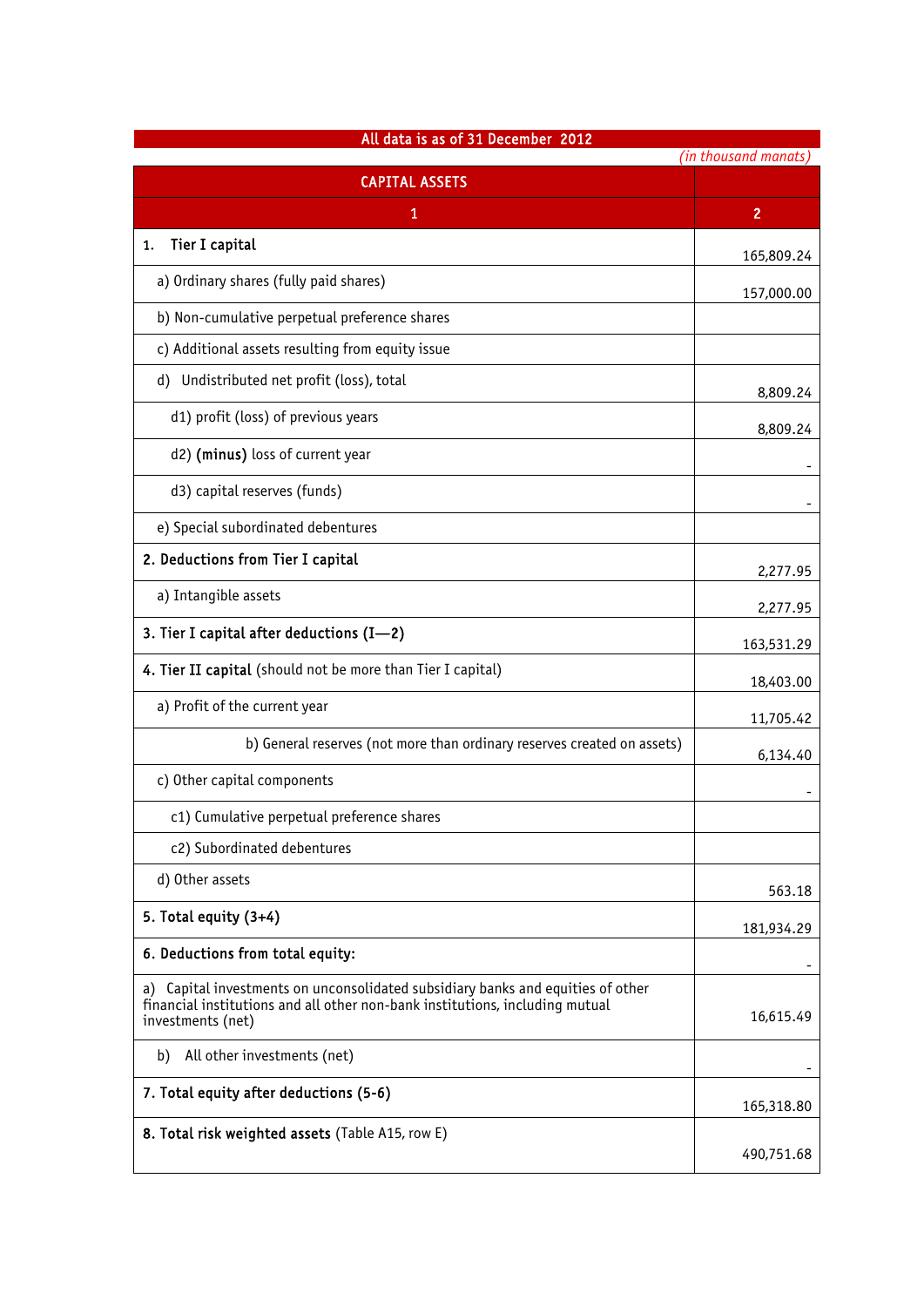|                                                     | Actual |
|-----------------------------------------------------|--------|
|                                                     |        |
| 9. Tier I capital adequacy ratio $(3.8) \times 100$ | 33.32% |
| 10. Total capital adequacy ratio $(7:8) \times 100$ | 33.69% |

## *(in thousand manats)*

| <b>Information about credit risks</b> |           |                           |  |
|---------------------------------------|-----------|---------------------------|--|
|                                       | Amount    | Share in credit portfolio |  |
| Overdue loans:                        | 15154.46  | 5.40%                     |  |
| Nonprime loans, total:                | 30712.88  | 10.93%                    |  |
| Unsatisfactory                        | 28379.71  | 10.10%                    |  |
| Hazardous                             | 59.27     | 0.02%                     |  |
| Non-performing                        | 2273.9    | 0.81%                     |  |
| Reserves created on loans, total:     | 17,792.71 | 6.33%                     |  |
| ordinary                              | 6,969.34  | 2.48%                     |  |
| target                                | 10,823.38 | 3.85%                     |  |

| <b>CONSIDERABLE CREDIT REQUIREMENTS OF THE BANK</b> |           |                        |  |
|-----------------------------------------------------|-----------|------------------------|--|
|                                                     | Amount    | Ratio to total capital |  |
| Total considerable credit requirements              | 159989.98 | 87.94%                 |  |

| <b>BANK CURRENCY POSITION</b> |           |       |  |  |
|-------------------------------|-----------|-------|--|--|
| Net FX position, total        | maks. 20% | 9.98% |  |  |
| Total square:                 | maks. 15% | 0.26% |  |  |